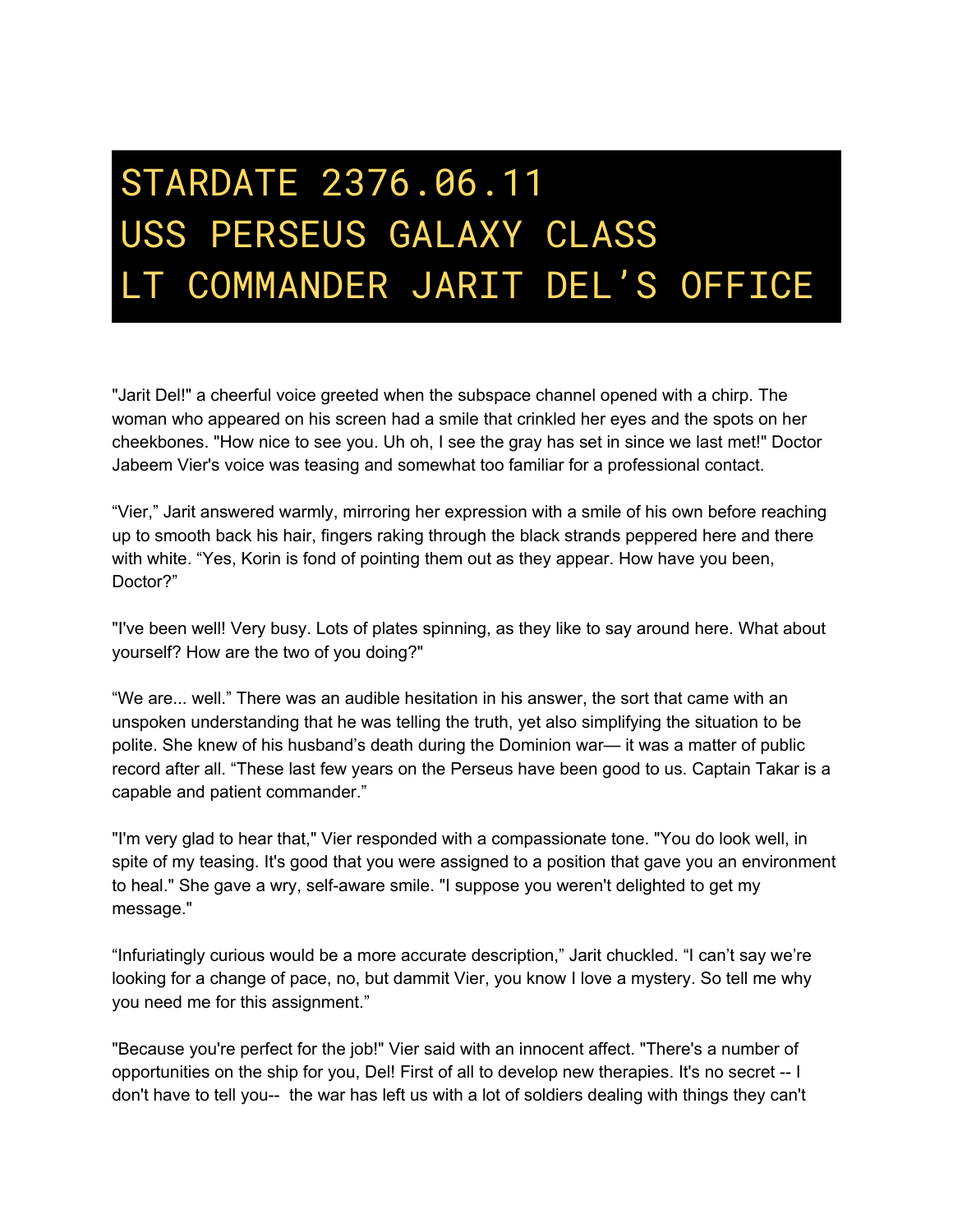unsee. Starfleet and the Federation both have an interest in finding better solutions to caring for veterans and for improving life on Starships. The Sagan is going to have TWO holodecks even though the crew are packed in. Plus, you get to work with kids! If this student program works out it might be expanded to other ships and facilities. And also..."

As she spoke, Jarit nodded and smiled, his reactions measured and calm. It was easy to see why he was a successful ships' counselor— his control over his own emotions, the way he held himself, all of it was open, welcoming, easy to approach.

She glanced down at the computer console and tapped in a series of blips, double checked it. The LCARS display shifted its colors, notifying Del of the heightened security applied to the connection.

"Also, I made an android that needs a psychologist."

Even as he waited for her to confirm the security of their connection, he didn't seem overtly anxious. However, when Vier dropped the word 'android', Jarit's eyes widened noticeably. His voice dropped and he leaned closer to the com screen. "An android?" he echoed. "I haven't heard anything about this!" A beat. "Just how high is the security clearance on this, Vier?"

"Pretty damn high," Vier replied with a grin and a twinkle in her eye that Del had seen on many a passionate scientist during his many lifetimes. "It's incredible, Del. The bioneural gel pack technology is changing every corner of the fields of computers and engineering. We're on the edge of the sort of technological revolution our galaxy hasn't seen in centuries. It's a new age for space travel -- and for artificial intelligence. Del, we've made an android with a /bioneural/ matrix. The speed of processes the gel provides allows for us to expand on so much more than the past generations of AI. But he's FAR more than a computer. He's practically more like you and I than he is like a computer. He /FEELS/, Del. He feels and thinks and learns differently than any artificial intelligence Starfleet has ever encountered."

"'He', huh?" Jarit echoed, rubbing thoughtfully at his chin. "Is that you anthropomorphizing your project, or is the android's identity that solidified already? How long has it been conscious?" A bubbling excitement was already rising in him— Olet hadn't been in the robotic field but she'd always been interested in AI and had kept up on the latest scientific papers in the subject. Though Jarit's own passion for the topic had always been more subdued, already his mind was racing, spinning with the possibilities. An AI who could feel was rare. Very rare.

"Oh, he is truly his own person, believe me," Vier said with a chuckle and a shake of her head. There was a tone in her voice that Jarit could easily identify -- a fondness beyond that of a scientist and their project. It was likely she didn't show that glimmer to her colleagues and higher-ups -- at least if she was sensible. "We were using gender neutral pronouns for him. Until he decided one day what his gender was. He's two and a half now. And he's gone through developmental stages like a child in fast-forward. He's designed completely different than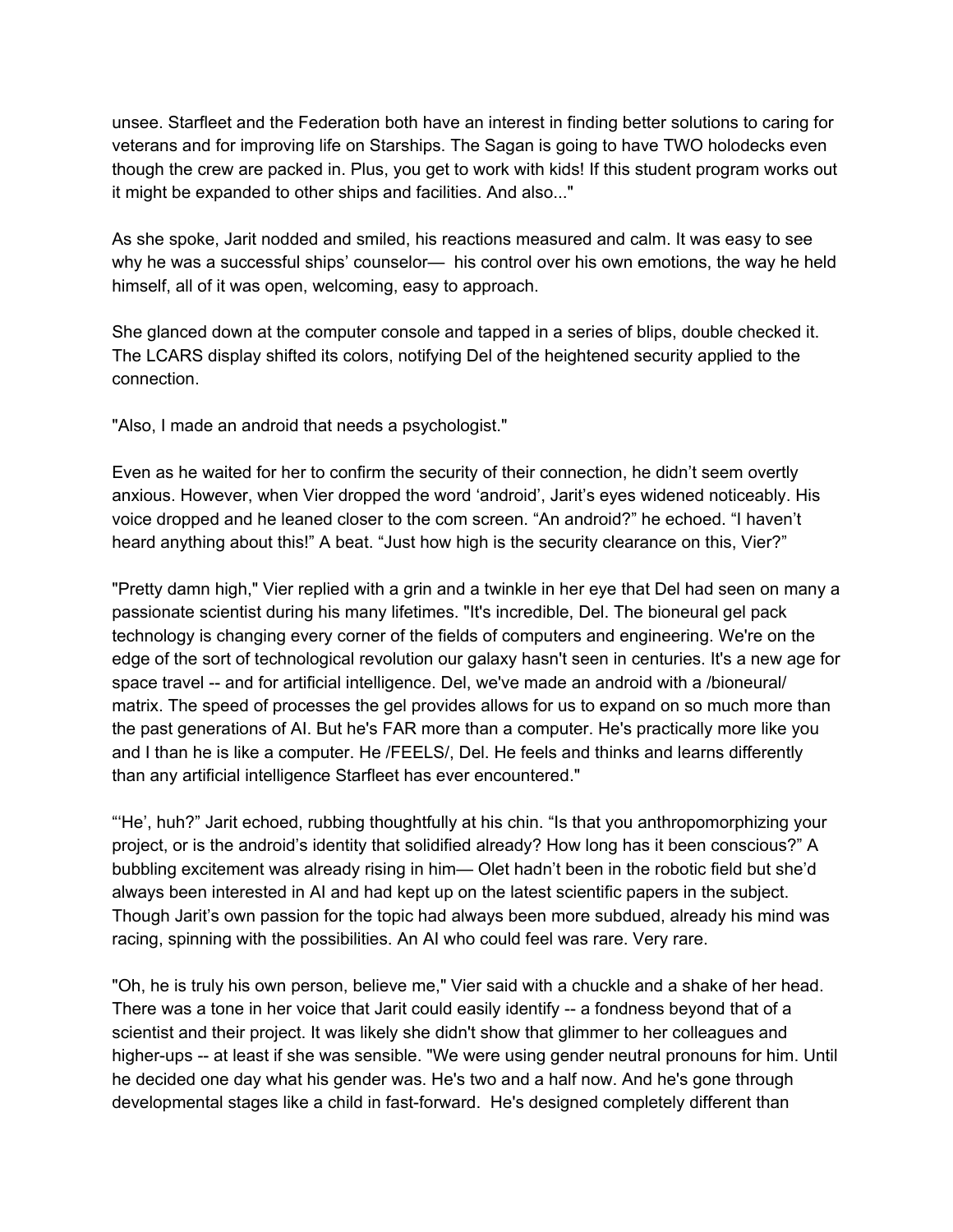Soong's androids who were made to access a constant stream of information. He can be fed information from a network if he wants it and then keeps all that he's fed eidetically. But he's not fully tapped into a steady stream that he can pluck data out of. He was /made/ to feel and learn and grow. To free up enough resources to build a /true/ sense of self, we had to eliminate the noise of the ether of pure information."

"Fascinating," Jarit breathed. "What humanoid equivalent developmental stage is his in now? And why move him from Earth R&D to a starship?"

"It's a little difficult to pin down what his emotional and developmental age is, to be honest," Vier said with a hint of regret that her answer was less precise than she'd like. "I experience him as a teen at this point in time. Just a... naive teen. His progress hasn't been linear and it hasn't exactly been predictable, as I'm sure you might imagine. But we've reached a plateau in our research and HIS development. He was designed to, ideally, seek to become the best version of himself. He can't do that here, in a lab with the company of a handful of scientists. He's like a bird that was born and raised in a cage. We can't expect him to grow into a real person in this environment. He needs a social structure and friends and mentors and opportunities to face odds and build memories. A high security starship doing routine research activities is the perfect next step for him. We can have him prepared with an ensign level science education within six months."

"Interesting... so what you're saying is, it's time for him to move out of his parents' house and get some real world experience. And you think this new ship is going to be the place to do it. Vier... this is all... incredible. Olet would be proud of you for what sounds like an incredible feat of engineering. But I have to ask, Jabeem... what is the goal of your project? What does Starfleet want with a bioneural gel android? If he's meant to be some sort of weapon..." He shook his head, frowning faintly. A lot of new R&D projects had been greenlit during and after the Dominion war, and even though it was over, Del was certain there was plenty of resources still being funneled into such projects. It made the skin at the back of Jarit's neck prickle.

Vier gave a rueful smile and a small sigh that conveyed a deeper heaviness, of an existential weight. "This is the plight that faces every scientist pushing the limits of research and technology. No matter how pure one's intentions might be, it's impossible to foresee how our creations might somehow be used. But as far as my own motivations and the ultimate goal of this specific project? To explore the limits of just how much humanity a synthetic life form can experience. And to explore our relationship with technology and what it could be. We use computers as tools but what if they were also our companions, our partners? What if they had the will not just to do as we say but to have motivations just like us, to truly care about themselves and their allies?

The EMH project has taught us so much about the way that artificial and organic sentience can work together and it has laid a foundation for a deeper relationship with our technology. Ultimately, a bioneuralgel android cadet could be an engineer's computer AND an assistant who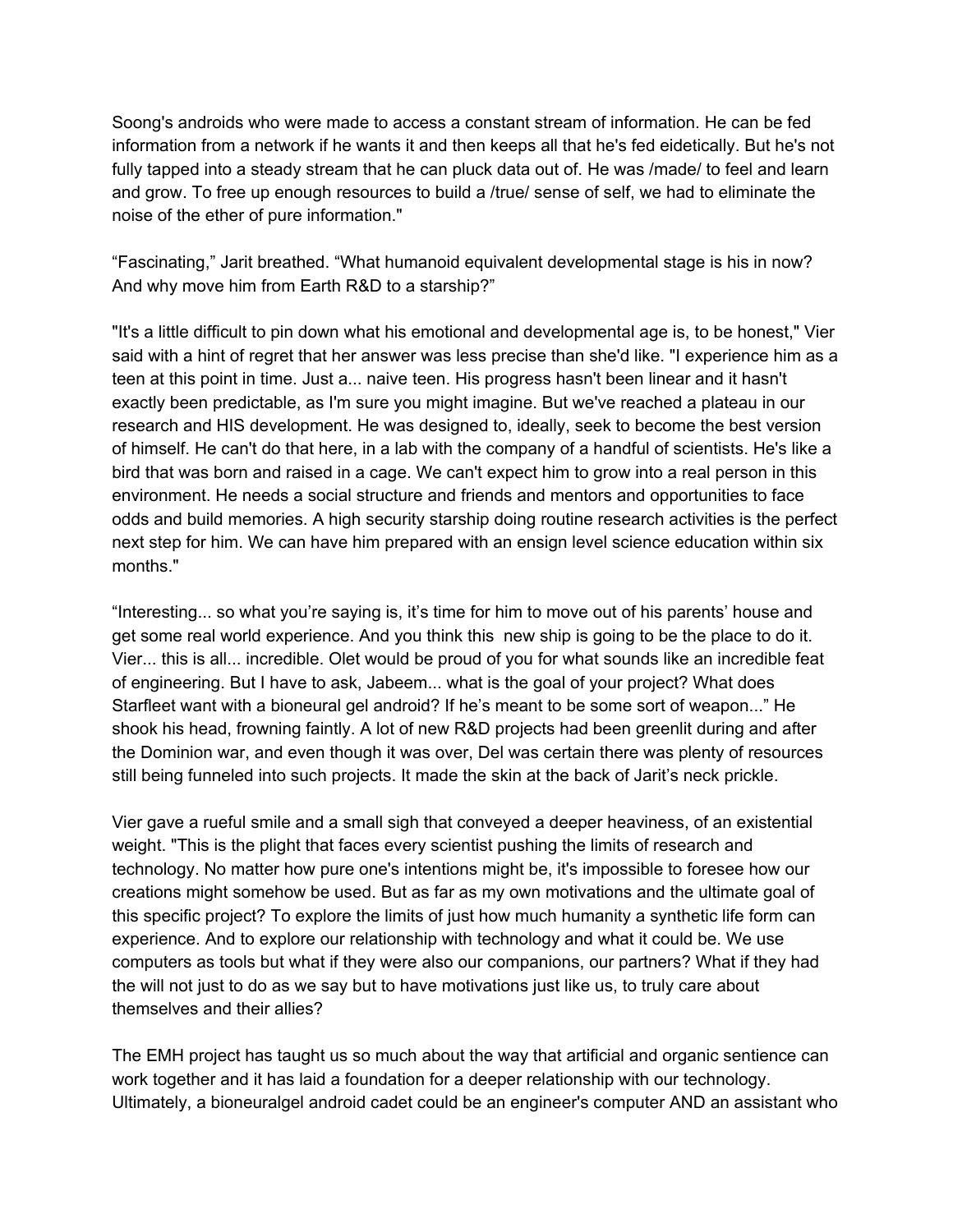has their back. As far as his personal power, CHUCK is outwardly built like a 17 year old with strength only marginally above a human's. Do I think he himself could be used for some dark ends? No. But dabbling in any unknown sciences requires shouldering a responsibility for what the future might look like."

Jarit was quiet, listening intently to the doctor's answer. When she finished, he nodded, and said nothing for a moment, lifting his entwined fingers to his mouth in thought. Then, "Thank you, Vier, for answering me with candor and without trying to... deny the realities of a career in science." He paused, lips parted, considering his next words. "If I take this position —and let me be transparent with you now— if, during the course of this mission, I were to encounter any evidence that Starfleet has less-than-scientific intentions for this android, I won't be comfortable continuing. Knowing that... do you still want me for the job?"

"I do, Del. I WANT someone like you in my corner. I want this to be a team strictly interested in Chuck's philanthropic possibilities. But I also need someone monitoring his progress that understands exactly what's at stake. He's unlike anything we've ever encountered and we can't even hope to be able to reasonably anticipate where his development will lead." There was a distinct heaviness in her voice and lining her face as she conveyed this. And there were words unsaid that Del was able to discern: the implication of what could be required if the android's development took a dangerous turn.

"I'm... glad to hear you say that," Del answered, letting out a short sigh, though his face stayed somewhat shuttered, professional. His hands dropped back to the tabletop and he nodded, thoughtful. "I believe I could well-represent your intentions in this project. And frankly," he paused, cracked a small smile, "I'm a damn good counselor."

Vier laughed. "Of course you are. We wouldn't be having this conversation if you weren't among the best in your field. So tell me you're in. I can tell you're in. Six months from now."

"It's more or less the chance of a lifetime. Of seven lifetimes," he admitted with a nod, swiveling in his chair to look at the stars outside his office window. There was a good chance it would be difficult on Korin— transferring to a new, much smaller ship. Fewer other children to interact with. "Don't mistake me, I want the job. But I have to talk to my child first. It's only fair that I give him the chance to feel included in planning our future. You've been a parent before, I hope you understand."

"Of course, of course. I expected as much. You can tempt him with getting lots of holodeck time, if it helps!"

"I have to admit, getting holodeck time on a Galaxy class starship is next to impossible, so that is certainly an appealing perk," Jarit chuckled. "So, tell me, what is your role in this mission? Will you be my superior officer?"